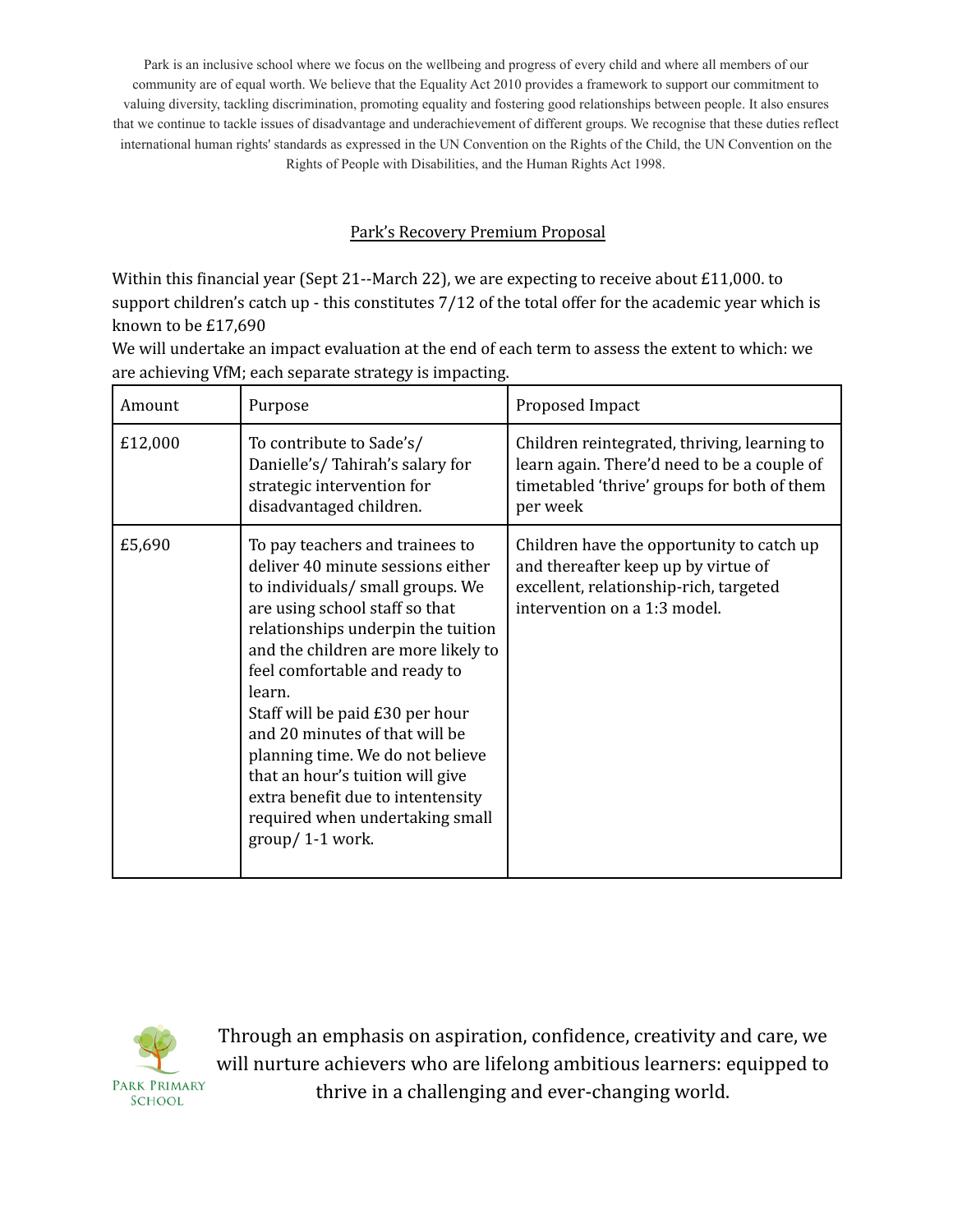| Offer       | <b>Quality First Provision</b>                                                                                                                                                                                                                                                                                                                                                                                                                                                                                                                                                                                                                                                                                                                                                                     | <b>Targeted Group Intervention</b>                                                                                                                                                                                                                                                                                                                                                                                                                                                                                                                                                                                                                                                                                                                                                                                                                                                                        | $1 - 1$                                                                                                                                                                                                                                                                                                                                                                                                                                                                                                                                                                                                                                     |
|-------------|----------------------------------------------------------------------------------------------------------------------------------------------------------------------------------------------------------------------------------------------------------------------------------------------------------------------------------------------------------------------------------------------------------------------------------------------------------------------------------------------------------------------------------------------------------------------------------------------------------------------------------------------------------------------------------------------------------------------------------------------------------------------------------------------------|-----------------------------------------------------------------------------------------------------------------------------------------------------------------------------------------------------------------------------------------------------------------------------------------------------------------------------------------------------------------------------------------------------------------------------------------------------------------------------------------------------------------------------------------------------------------------------------------------------------------------------------------------------------------------------------------------------------------------------------------------------------------------------------------------------------------------------------------------------------------------------------------------------------|---------------------------------------------------------------------------------------------------------------------------------------------------------------------------------------------------------------------------------------------------------------------------------------------------------------------------------------------------------------------------------------------------------------------------------------------------------------------------------------------------------------------------------------------------------------------------------------------------------------------------------------------|
| <b>EYFS</b> | Class teachers will<br>identify gaps through<br>assessment and look at<br>last year's missed<br>coverage if applicable.<br>This is why we have<br>chosen for LSAs to move<br>up with the children<br>from Nursery to<br>Reception. They will then<br>plan for and teach the<br>imperative gaps<br>alongside the current<br>year's curriculum to<br>ensure that learning is<br>systematic and in<br>context. Where teachers<br>have identified children<br>that are starting from a<br>lower level of<br>development or are not<br>meeting their trajectory,<br>interventions will be put<br>in place with a member<br>of the EYFS team either<br>in small groups or 1:1.<br>In class learning and<br>additional home learning<br>will be accessible from<br>home through the<br>Tapestry app where | <b>Identification Process:</b><br><b>EYFS</b> practitioners use<br>$\bullet$<br>Tapestry Journal to<br>teacher assess whether a<br>child is on trajectory, or<br>needs further support in<br>all 7 areas of the EYFS<br>curriculum.<br>Assessments are made<br>$\bullet$<br>through observations of<br>the children by<br>knowledgeable key<br>people. These<br>observations are also<br>logged onto Tapestry.<br>Teachers are also<br>informed using small<br>group work in learning<br>journals, writing books<br>and through weekly<br>readers and RWI groups.<br>Where children need<br>further support in prime<br>areas such as<br>communication and<br>language, personal social<br>and emotional and<br>physical development,<br>clubs for the Autumn and<br>Spring Term were<br>carefully selected to<br>support children in these<br>areas. Some children<br>were signposted to these<br>clubs. | <b>Identification Process:</b><br>Where teachers or<br>parents have had<br>concerns about a<br>child's<br>development the<br>child is referred to<br>the SEND team<br>and usually<br>observed by the<br>school SENDco or<br>Speech and<br>Language<br>therapist.<br>Some feedback<br>from previous<br>nurseries and<br>paperwork from<br>external<br>development<br>agencies such as<br>speech and<br>language<br>therapist sessions<br>or child<br>development<br>services will be<br>asked for when<br>the child begins<br>Reception. These<br>are followed up<br>with the SEND<br>team who work<br>closely with the<br>class teacher and |

## Park's general Blended Learning and Resilience Offer

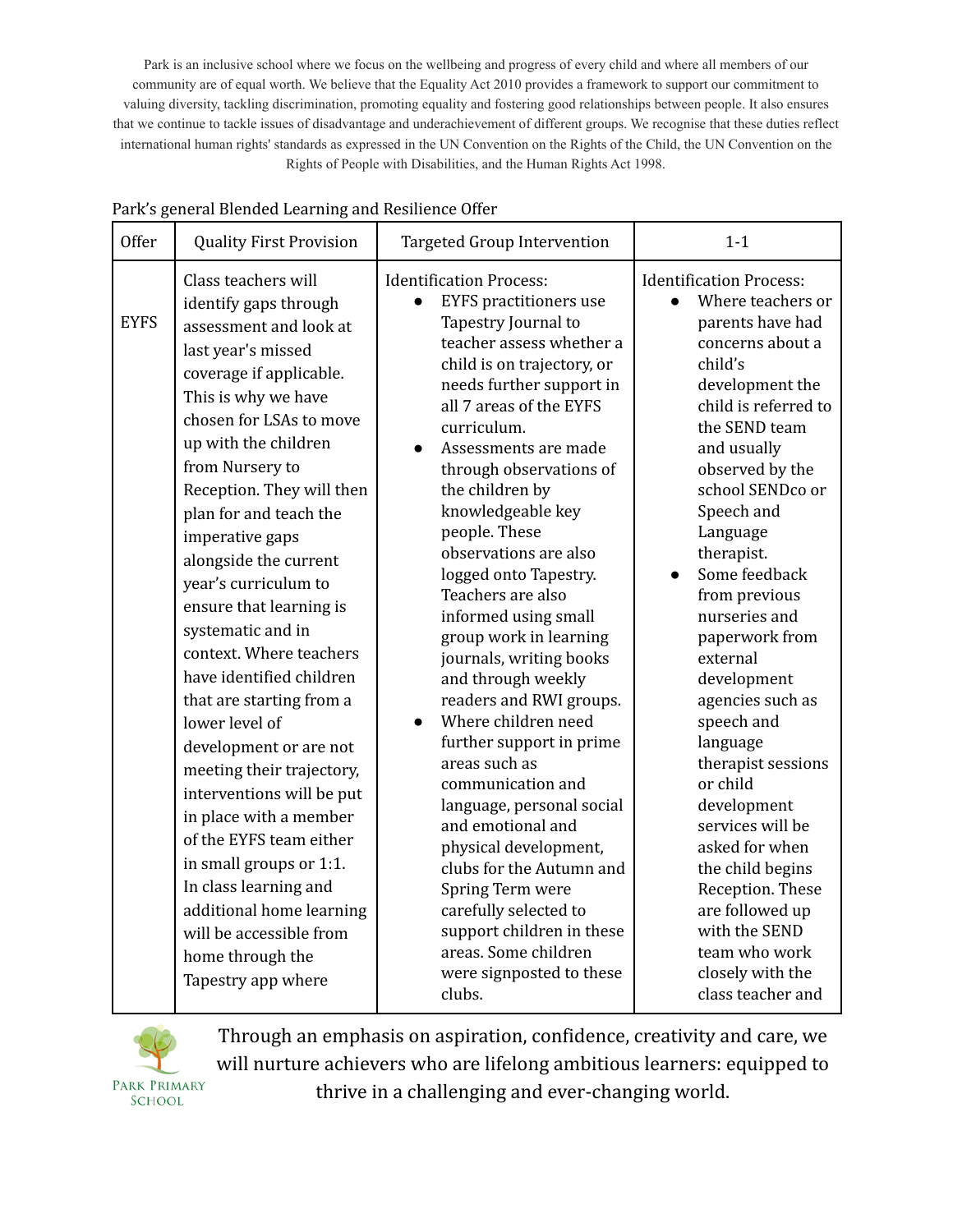| trained in the NELI<br>programme so that they<br>can use this knowledge<br>through the provision.<br>There is an extra fine<br>$\bullet$<br>motor and phonics group<br>in Reception for children<br>whose Next Steps are to<br>learn set 1 sounds and<br>the skills of blending and<br>segmenting. These<br>children are teacher<br>assessed through RWI<br>assessments and teacher<br>knowledge of their<br>children's fine motor<br>skills. | teachers and families can<br>share videos and<br>resources to support<br>children's learning. | Although we have a<br>medium term plan for<br>EYFS, we plan weekly<br>and base our planning<br>around the needs of the<br>children. This is<br>discussed within the<br>EYFS team at the<br>planning stage to ensure<br>the children are<br>accessing provision and<br>group learning that is in<br>line with their current<br>developmental needs.<br>Where children need<br>extra language support,<br>LSA's are currently being | child's family to<br>support these<br>children as they<br>transition into<br>Park and<br>throughout each<br>term at school. |
|-----------------------------------------------------------------------------------------------------------------------------------------------------------------------------------------------------------------------------------------------------------------------------------------------------------------------------------------------------------------------------------------------------------------------------------------------|-----------------------------------------------------------------------------------------------|-----------------------------------------------------------------------------------------------------------------------------------------------------------------------------------------------------------------------------------------------------------------------------------------------------------------------------------------------------------------------------------------------------------------------------------|-----------------------------------------------------------------------------------------------------------------------------|
|-----------------------------------------------------------------------------------------------------------------------------------------------------------------------------------------------------------------------------------------------------------------------------------------------------------------------------------------------------------------------------------------------------------------------------------------------|-----------------------------------------------------------------------------------------------|-----------------------------------------------------------------------------------------------------------------------------------------------------------------------------------------------------------------------------------------------------------------------------------------------------------------------------------------------------------------------------------------------------------------------------------|-----------------------------------------------------------------------------------------------------------------------------|

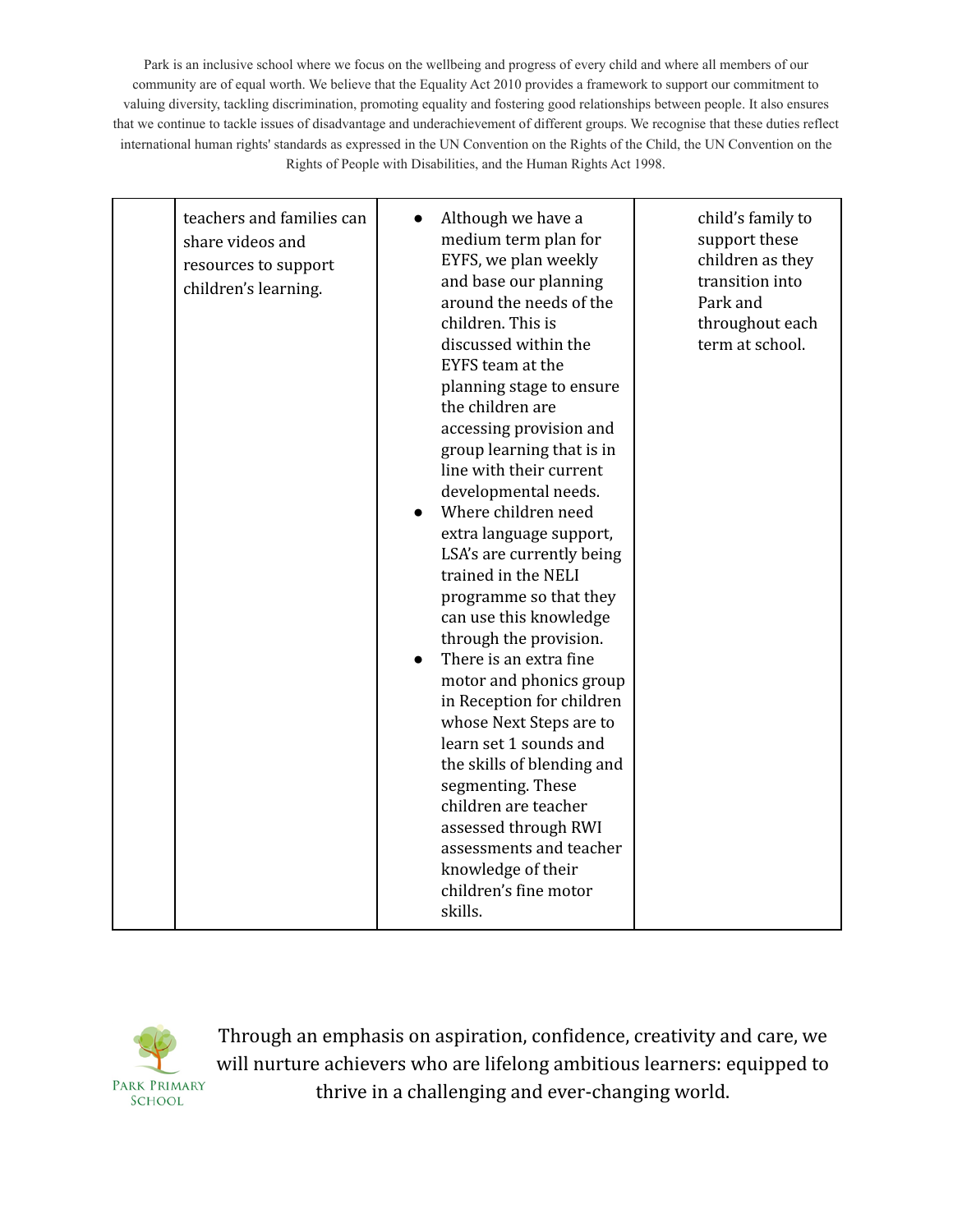|  | Teachers to identify,<br>through formative<br>assessment, any children<br>that require additional<br>support as they are<br>starting from a lower<br>level or development or<br>are not meeting their<br>trajectory or require<br>additional support due<br>to SEND<br>Children who have had a<br>period of absence due to<br>self isolation may be<br>identified as needing<br>additional resilience and<br>recovery intervention<br>Children with similar<br>intervention needs will<br>then be grouped<br>We will then decide on<br>who will run the<br>intervention and when<br>this will be after or<br>before school<br>If a child is isolating at<br>home we may facilitate<br>for the staff member<br>running the intervention<br>to show the parent via<br>googlemeet how to<br>conduct this at home | Teachers to<br>identify through<br>formative<br>assessment any<br>children that<br>require additional<br>support as they<br>are starting from<br>a lower level or<br>development or<br>are not meeting<br>their trajectory or<br>require additional<br>support due to<br><b>SEND</b><br>Children who<br>have had a period<br>of absence due to<br>self isolation may<br>be identified as<br>needing<br>additional catch<br>up intervention<br>If there are no<br>$\bullet$<br>other children<br>with a similar<br>learning issue or if<br>the child has<br>additional needs<br>that mean<br>running the<br>intervention in a<br>group setting<br>would not be in<br>the best interests<br>of the child then<br>the intervention<br>will be run 1:1 |
|--|---------------------------------------------------------------------------------------------------------------------------------------------------------------------------------------------------------------------------------------------------------------------------------------------------------------------------------------------------------------------------------------------------------------------------------------------------------------------------------------------------------------------------------------------------------------------------------------------------------------------------------------------------------------------------------------------------------------------------------------------------------------------------------------------------------------|----------------------------------------------------------------------------------------------------------------------------------------------------------------------------------------------------------------------------------------------------------------------------------------------------------------------------------------------------------------------------------------------------------------------------------------------------------------------------------------------------------------------------------------------------------------------------------------------------------------------------------------------------------------------------------------------------------------------------------------------------|
|--|---------------------------------------------------------------------------------------------------------------------------------------------------------------------------------------------------------------------------------------------------------------------------------------------------------------------------------------------------------------------------------------------------------------------------------------------------------------------------------------------------------------------------------------------------------------------------------------------------------------------------------------------------------------------------------------------------------------------------------------------------------------------------------------------------------------|----------------------------------------------------------------------------------------------------------------------------------------------------------------------------------------------------------------------------------------------------------------------------------------------------------------------------------------------------------------------------------------------------------------------------------------------------------------------------------------------------------------------------------------------------------------------------------------------------------------------------------------------------------------------------------------------------------------------------------------------------|

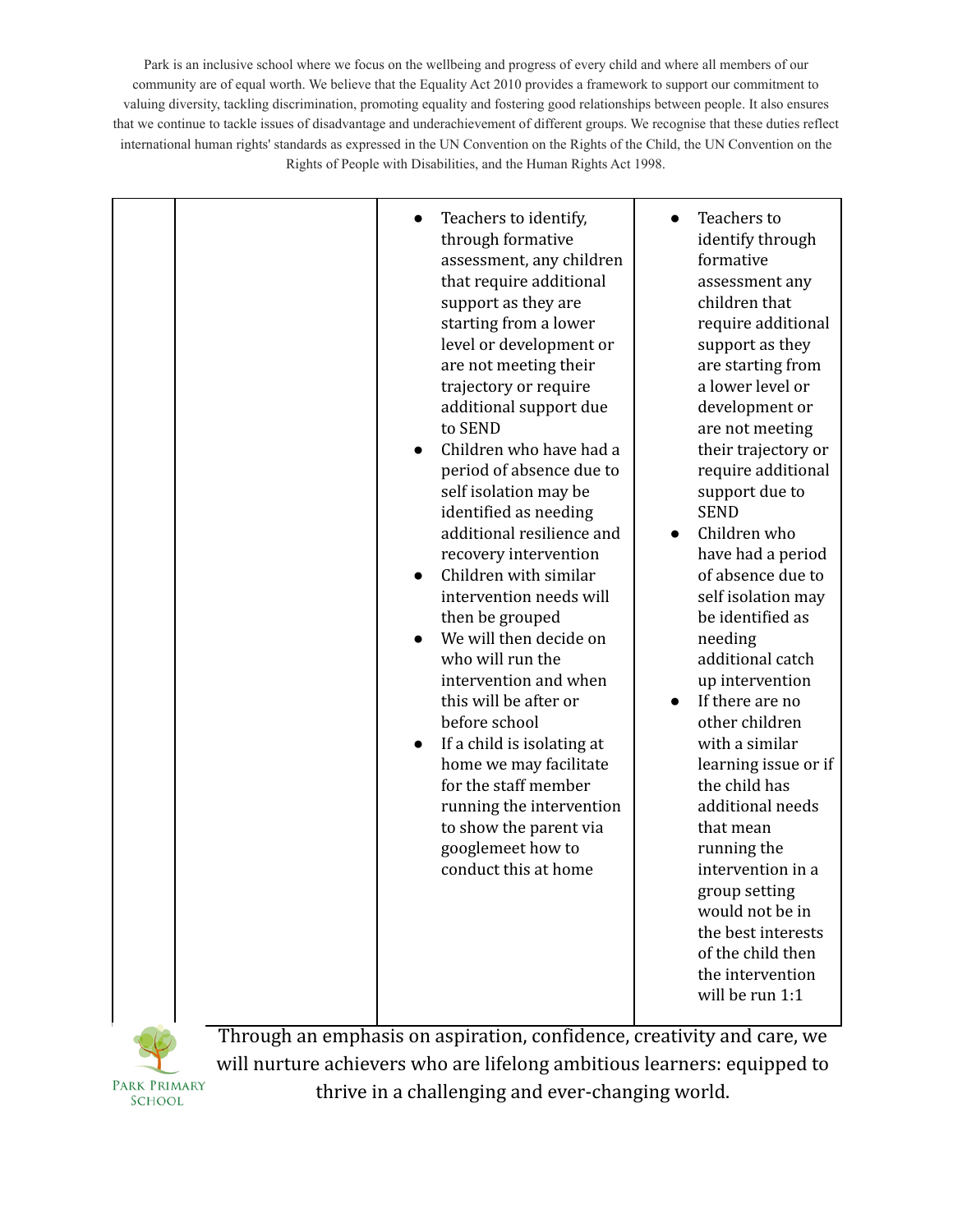|     | Class teachers will<br>identify gaps through                                                                                                                                                                                                                                                                                                                                                                                                                                                                                                                                                                                                                                                                                                                                           | <b>Identification Process:</b>                                                                                                                                                                                                                                                                                                                                                                                                                                                                                                                                                                                                                                                                                                                                                                                                                                                                                                              | <b>Identification Process</b>                                                                                                                                                                                                                                                                                                                                                                                                                                                                                                                                                                                                                                                                 |
|-----|----------------------------------------------------------------------------------------------------------------------------------------------------------------------------------------------------------------------------------------------------------------------------------------------------------------------------------------------------------------------------------------------------------------------------------------------------------------------------------------------------------------------------------------------------------------------------------------------------------------------------------------------------------------------------------------------------------------------------------------------------------------------------------------|---------------------------------------------------------------------------------------------------------------------------------------------------------------------------------------------------------------------------------------------------------------------------------------------------------------------------------------------------------------------------------------------------------------------------------------------------------------------------------------------------------------------------------------------------------------------------------------------------------------------------------------------------------------------------------------------------------------------------------------------------------------------------------------------------------------------------------------------------------------------------------------------------------------------------------------------|-----------------------------------------------------------------------------------------------------------------------------------------------------------------------------------------------------------------------------------------------------------------------------------------------------------------------------------------------------------------------------------------------------------------------------------------------------------------------------------------------------------------------------------------------------------------------------------------------------------------------------------------------------------------------------------------------|
| KS1 | assessment and look at<br>last year's missed<br>coverage if applicable.<br>This is why we have<br>chosen for DH and SR to<br>come up with the<br>children from Reception<br>to Y1. They will then plan<br>for and teach the<br>imperative gaps<br>alongside the current<br>year's curriculum to<br>ensure that learning is<br>systematic and in<br>context. Where teachers<br>have identified children<br>that are not meeting<br>their trajectory,<br>interventions will be put<br>in place with a member<br>of the school staff team<br>either in small groups or<br>1:1.<br>In class learning and<br>additional home learning<br>will be accessible from<br>home through the<br>GoogleClassroom where<br>teachers can share the<br>must, could, should<br>aspects of the curriculum | Teachers to identify<br>$\bullet$<br>through formative and<br>summative assessment<br>any children that require<br>additional support as<br>they are not meeting<br>their trajectory or<br>require additional<br>support due to SEND<br>Children who have had a<br>$\bullet$<br>period of absence due to<br>self isolation may be<br>identified as needing<br>additional resilience and<br>recovery intervention<br>Children with similar<br>intervention needs will<br>then be grouped<br>We will then decide on<br>who will run the<br>intervention and when<br>(this will be after school,<br>in school or online)<br>If a child is isolating at<br>$\bullet$<br>home we may facilitate<br>for the staff member<br>running the intervention<br>to show the parent via<br>googlemeet how to<br>conduct this at home if<br>the child is unable to<br>access the intervention<br>on GoogleMeet due to<br>their age or an additional<br>need | Teachers to<br>$\bullet$<br>identify through<br>formative and<br>summative<br>assessment any<br>children that<br>require additional<br>support as are not<br>meeting their<br>trajectory or<br>require additional<br>support due to<br><b>SEND</b><br>Children who<br>$\bullet$<br>have had a period<br>of absence due to<br>self isolation may<br>be identified as<br>needing<br>additional catch<br>up intervention<br>If there are no<br>other children<br>with a similar<br>learning issue or if<br>the child has<br>additional needs<br>that mean<br>running the<br>intervention in a<br>group setting<br>would not be in<br>the best interests<br>of the child then<br>the intervention |

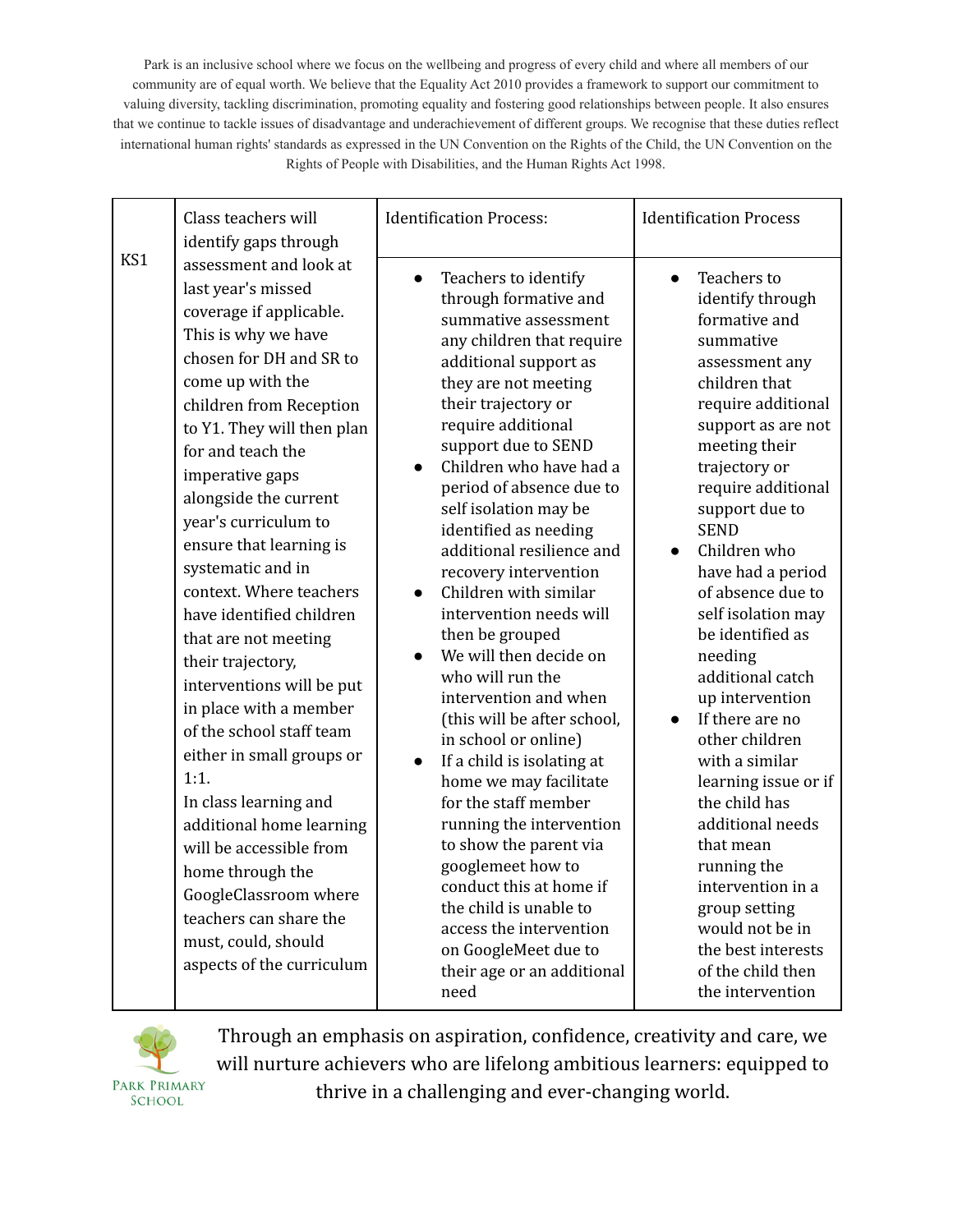|                                                                                                                                                                                                                                                                                                                          | for children to learn from<br>at home.                                                                                                                                                                                                                                                                                                                                                                                                     |                                                                                                                                                                                                                                                                                                                                                                                                                                                                               | will be run 1:1<br>during school<br>hours, after school<br>or online                                                                                                                                                                                                                                                                                       |
|--------------------------------------------------------------------------------------------------------------------------------------------------------------------------------------------------------------------------------------------------------------------------------------------------------------------------|--------------------------------------------------------------------------------------------------------------------------------------------------------------------------------------------------------------------------------------------------------------------------------------------------------------------------------------------------------------------------------------------------------------------------------------------|-------------------------------------------------------------------------------------------------------------------------------------------------------------------------------------------------------------------------------------------------------------------------------------------------------------------------------------------------------------------------------------------------------------------------------------------------------------------------------|------------------------------------------------------------------------------------------------------------------------------------------------------------------------------------------------------------------------------------------------------------------------------------------------------------------------------------------------------------|
| KS <sub>2</sub>                                                                                                                                                                                                                                                                                                          | Class teachers will<br>identify gaps through<br>assessment and look at<br>last year's missed<br>coverage if applicable.<br>This is why we have<br>chosen for one teacher to<br>move up with each year<br>group in KS2. They will<br>then plan for and teach<br>the imperative gaps<br>alongside the current<br>year's curriculum to<br>ensure that learning is<br>systematic and in<br>context. Where teachers<br>have identified children | <b>Identification Process:</b><br>Teachers to identify,<br>$\bullet$<br>through formative and<br>summative assessment,<br>any children that require<br>additional support as<br>they are not meeting<br>their trajectory or<br>require additional<br>support due to SEND<br>Children who have had a<br>$\bullet$<br>period of absence due to<br>self isolation may be<br>identified as needing<br>additional resilience and<br>recovery intervention<br>Children with similar | <b>Identification Process</b><br>Teachers to<br>$\bullet$<br>identify through<br>formative and<br>summative<br>assessment any<br>children that<br>require additional<br>support as are not<br>meeting their<br>trajectory or<br>require additional<br>support due to<br><b>SEND</b><br>Children who<br>$\bullet$<br>have had a period<br>of absence due to |
| that are not meeting<br>their trajectory,<br>interventions will be put<br>in place with a member<br>of the school staff team<br>either in small groups or<br>1:1.<br>In class learning and<br>additional home learning<br>will be accessible from<br>home through the<br>GoogleClassroom where<br>teachers can share the | intervention needs will<br>then be grouped<br>We will then decide on<br>who will run the<br>intervention; this will be<br>after or pre school and<br>may be in school or<br>online.<br>If a child is isolating at<br>home we may facilitate<br>for the staff member<br>running the intervention<br>to show the parent via<br>googlemeet how to                                                                                             | self isolation may<br>be identified as<br>needing<br>additional catch<br>up intervention<br>If there are no<br>other children<br>with a similar<br>learning issue or if<br>the child has<br>additional needs<br>that mean<br>running the<br>intervention in a                                                                                                                                                                                                                 |                                                                                                                                                                                                                                                                                                                                                            |